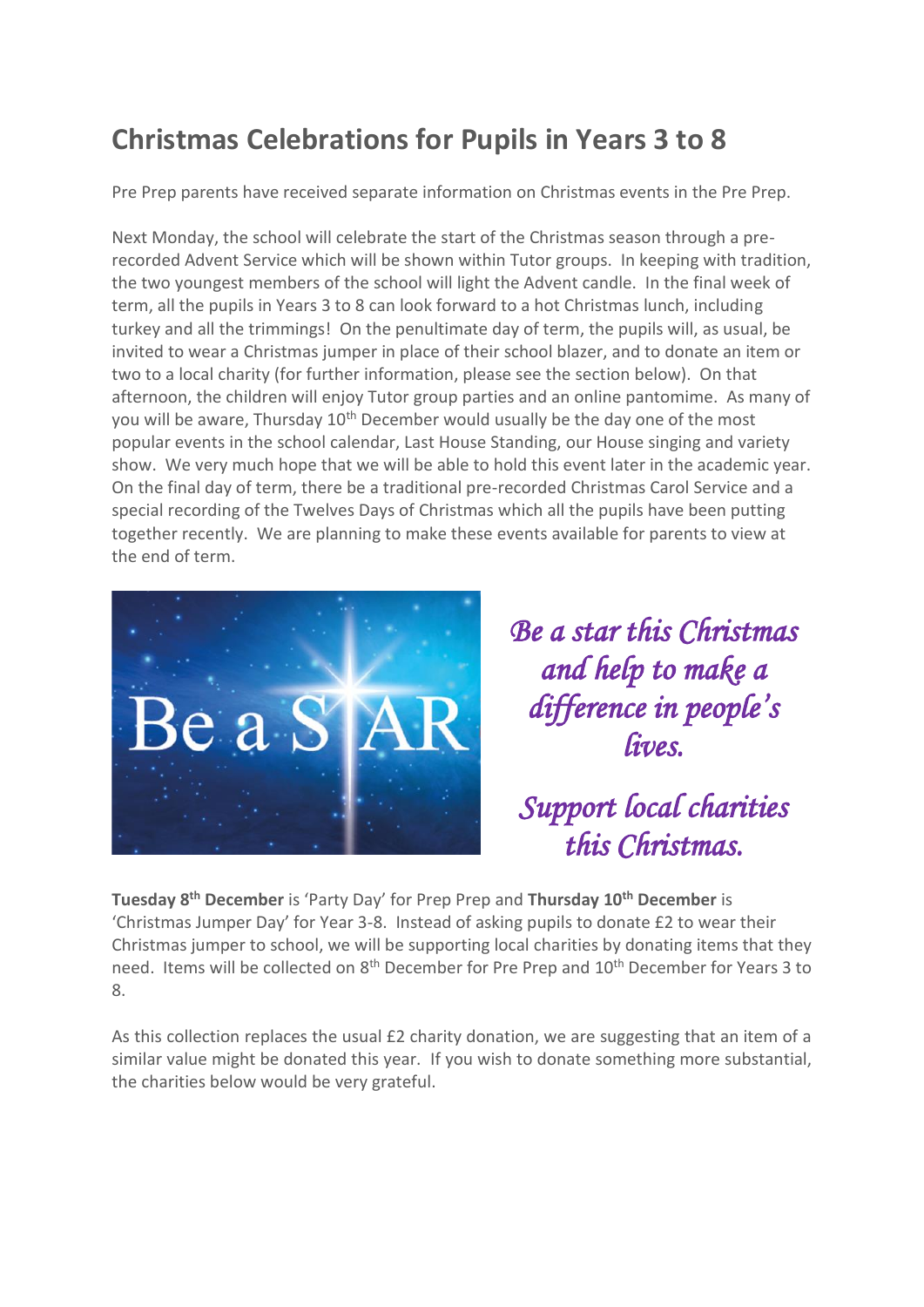### **The Pre Prep will be supporting the work of our local Salvation Army by collecting toys for disadvantaged children who might not receive any presents this Christmas.**

This year, the Salvation Army will be supporting around 500 families in our region. They provide support, Christmas hampers and presents to meet genuine need in our area. They would be delighted to receive new and unused, **unwrapped** gifts which will be distributed to children who might not otherwise have anything to open on Christmas day. Suggested items include:

Toy cars Colouring books Coloured crayons Reading books Picture books Puzzles Small games Sticker books Items to give babies 0-12 months like cloth books, rattles, teethers etc. Any item a child might like to receive!

#### **Year 3 and 4 will be supporting the Cambridge City Foodbank by collecting food items which will form Christmas hampers to be given to local families who are struggling to feed themselves and their children in these difficult times.**

Cambridge City Foodbank provide three days' nutritionally balanced emergency food and support to local people who are referred to them in crisis. They are part of a nationwide network of foodbanks, supported by The Trussell Trust, working to combat poverty and hunger across the UK. The children will be discussing this list with their Tutor groups and will choose an item each to ensure that we don't have an abundance of one product. If you have any spare 'bags for life' they would also be greatly appreciated. Their current 'most needed' list includes:

> Tins of rice pudding Instant coffee Tins of salmon and tuna Olive oil 500ml Chocolate yule log Tinned ham Meals in a tin (e.g. chilli, chicken in sauce) Tinned vegetables (not baked beans) Soap Anti-bacterial hand gel Chocolate biscuits Long life cartons of fruit juice Savoury biscuits/crackers Tins of custard Christmas treat e.g. selection box